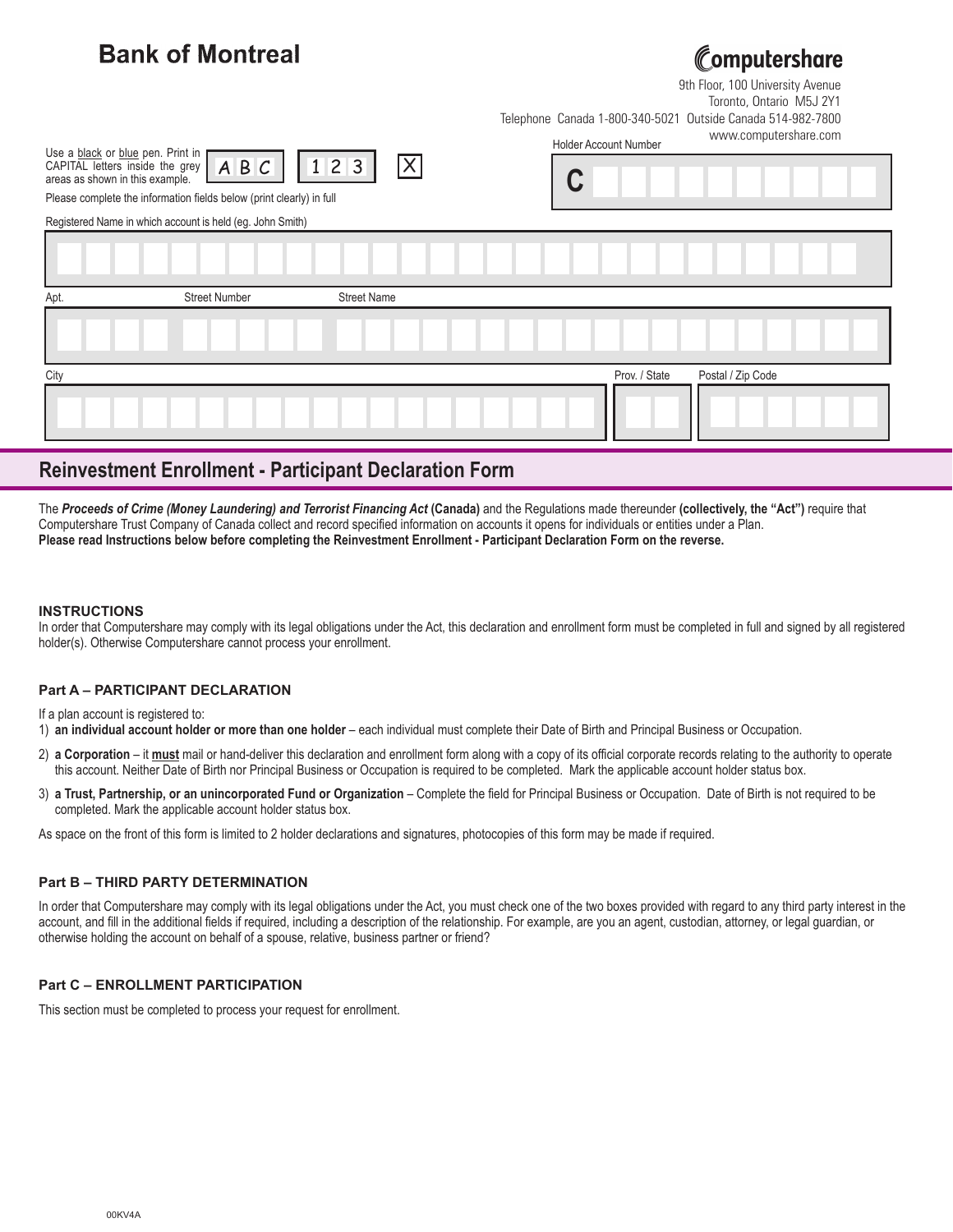|                             |     |       |                                                                     |                                                               |                                                   | BMOQ |
|-----------------------------|-----|-------|---------------------------------------------------------------------|---------------------------------------------------------------|---------------------------------------------------|------|
|                             |     |       |                                                                     |                                                               |                                                   |      |
|                             |     |       |                                                                     | <b>Reinvestment Enrollment - Participant Declaration Form</b> |                                                   |      |
| A - PARTICIPANT DECLARATION |     |       |                                                                     |                                                               |                                                   |      |
|                             |     |       | I/We, the account holder(s) named above, hereby certify as follows: |                                                               |                                                   |      |
|                             |     |       |                                                                     |                                                               |                                                   |      |
|                             |     |       |                                                                     | Principal Business or Occupation:                             |                                                   |      |
|                             | Dav | Month | Year                                                                |                                                               | (e.g. cashier, student, retired, accounting firm) |      |
| 2) Date of Birth: ______    | Day | Month |                                                                     | Principal Business or Occupation:                             |                                                   |      |

### **B – THIRD PARTY DETERMINATION – Check one of the two boxes below. If the second box is marked, you must provide the information**

|  | This account is not<br>intended to be used<br>by, or on behalf of, a<br>3rd party. |  | This account is intended to be used by, or on behalf of, a 3rd party and I have completed the required information fields below.<br>Date of Birth of 3rd party (if an individual): |
|--|------------------------------------------------------------------------------------|--|------------------------------------------------------------------------------------------------------------------------------------------------------------------------------------|
|  |                                                                                    |  |                                                                                                                                                                                    |
|  |                                                                                    |  |                                                                                                                                                                                    |
|  |                                                                                    |  | Nature of Principal Business or Occupation of 3rd party:                                                                                                                           |
|  |                                                                                    |  | If 3rd party is a Corporation, provide incorporation number and place of issue:                                                                                                    |
|  |                                                                                    |  | Describe relationship between account holder and 3rd party, in respect of the account:                                                                                             |
|  |                                                                                    |  |                                                                                                                                                                                    |

Section B below. **(Proceed to part C)**

### **C – ENROLLMENT PARTICIPATION**

**(Required documents enclosed, as applicable)**

### Full Reinvestment

П

Please mark this box if you wish to participate in Full reinvestment. All dividends/distributions payable on all eligible holdings now held and any future holdings in this account will be reinvested.

П. Optional Cash Payments Only – To select this option, see important note below. Please mark this box if you wish to continue to receive cash dividends/distributions on all shares/units held in certificated form and to participate in the plan by making optional cash payments. New shares/units purchased with your payments will be held in the plan and the dividends/distributions on these shares/units will be reinvested.

Important Note: In order to make an optional cash contribution, your account must first comply with Federal Anti-Money Laundering and Terrorist Financing Legislation. Please review the instructions provided in the Optional Cash Purchase/Payment – Participant Declaration Form and comply as applicable.

By participating in the plan, I/we confirm that I/we have read, fully understand and agree to be bound by the terms and conditions of the prospectus or brochure that governs the plan. I/We agree that participation in the plan will continue until I/we notify Computershare in writing that I/we desire to terminate participation. I/We acknowledge that withdrawals from the plan will be subject to the terms and conditions of the prospectus or brochure that governs the plan. I/We also confirm the completeness and accuracy of the information I/we have provided in this Reinvestment Enrollment – Participation Declaration form.

**To be valid, this form must be signed by all registered account holder(s) or applicable authorized individual(s). If you do not sign and return this form, you will continue to receive dividend/distribution payments in cash.** 

Signature 1 - Please keep signature within the box Signature 2 - Please keep signature within the box

| Signature 2 - Please keep signature within the bo |  |  |  |
|---------------------------------------------------|--|--|--|

| Day | Month | Year |  |
|-----|-------|------|--|
|     |       |      |  |

### **Privacy Notice**

Computershare is committed to protecting individuals' personal information. In the course of providing our services, we receive non-public personal information - from transactions we perform for investors, forms sent to us, other communications we have with investors or representatives, etc. This information could include name, address, social insurance number, social security number, securities holdings and other financial information. We use this to administer investor accounts, to better serve investors' and clients' needs and for other lawful purposes relating to our services. We have prepared a Privacy Code to tell you more about our information practices and how personal information is protected. It is available at our website, www.computershare.com, or by writing us at 100 University Avenue, Toronto, Ontario, M5J 2Y1.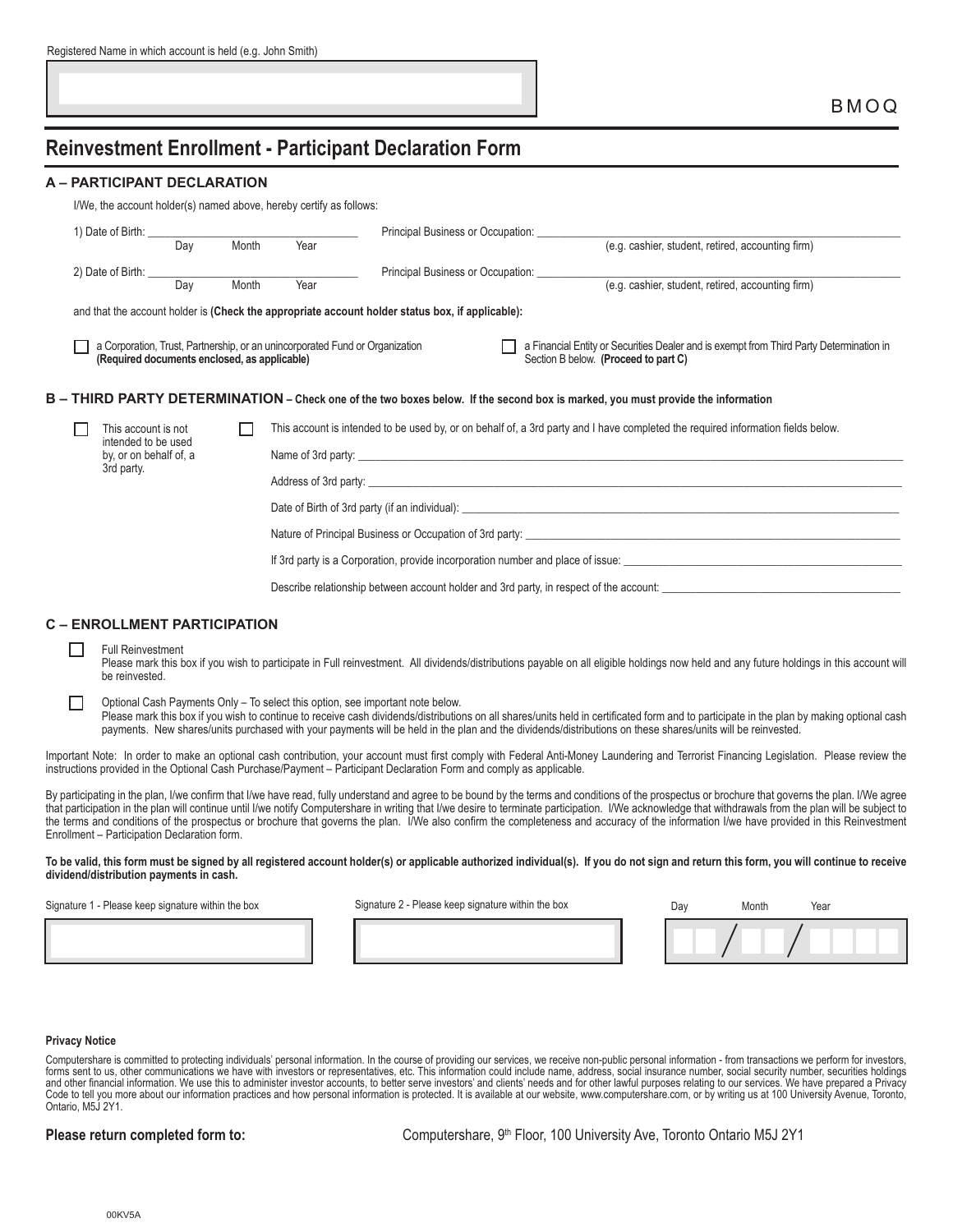# **Bank of Montreal**

**omputershare** 

9th Floor, 100 University Avenue Toronto, Ontario M5J 2Y1 Telephone Canada 1-800-340-5021 Outside Canada 514-982-7800

| Use a black or blue pen. Print in                                             | Holder Account Number | www.computershare.com |
|-------------------------------------------------------------------------------|-----------------------|-----------------------|
| CAPITAL letters inside the grey $A B C$ 11<br>areas as shown in this example. |                       |                       |

Please complete the information fields below (print clearly) in full

|  | <b>Holder Account Number</b> |  | MAAATILINULEI SIIGIETOIIII |  |  |
|--|------------------------------|--|----------------------------|--|--|
|  |                              |  |                            |  |  |

Registered Name in which account is held (eg. John Smith)

| Apt. | <b>Street Number</b> | <b>Street Name</b> |                                    |
|------|----------------------|--------------------|------------------------------------|
|      |                      |                    |                                    |
| City |                      |                    | Postal / Zip Code<br>Prov. / State |
|      |                      |                    |                                    |

# **Optional Cash Purchase (OCP) - Participant Declaration Form (US/International Residents)**

The **Proceeds of Crime (Money Laundering) and Terrorist Financing Act (Canada)** and the Regulations made thereunder (collectively, the "Act") require that Computershare collect and record specified information and take other compliance measures on new or existing participants who elect to purchase additional securities under the reinvestment plan. **Please read the instructions below before completing the form on the reverse.**

### **INSTRUCTIONS**

The Act requires Computershare to verify the identity of plan account holders or their representative. Please complete this form in FULL if you are making an OCP **AND** have not previously submitted an OCP Declaration for this account. Arrange for completion of the enclosed AGENT/MANDATARY CERTIFICATION form by a lawyer, an accountant or an authorized bank officer at a reputable and internationally known firm/bank. The agent/mandatary must verify your original identity documentation such as a birth certificate, passport or driver license and duly complete and sign both the form and a legible photocopy of the ID. Once completed, please mail the Participant Declaration form, Agent/Mandatary Certification form and photocopied ID along with your valid optional cash payment(s) (Note: no cash, money order, bank drafts or wires) to our Toronto office. Once you have satisfied the requirements, Computershare will code your account as "Compliant". Further OCP's simply require a valid payment and completion of part **D – OPTIONAL CASH PURCHASE** only.

### **Part A – PARTICIPANT DECLARATION –** If a plan account is registered to:

- 1) **an individual over age 12 or account held in more than one name** each must complete their Date of Birth and Principal Business or Occupation.
- 2) **a child under age 12** complete Date of Birth and indicate "Student" or "Child" in the Principal Business or Occupation field. A Parent or Legal Guardian must write his/her Date of Birth on line 2. Mark applicable account holder status box.
	- **Note:** The Agent/Mandatary certification form must identify the Parent or Legal Guardian, not the child.
- 3) **a Corporation, Trust, Partnership, or an unincorporated Fund or Organization** This form must be completed and signed by the individual(s), not more than 3, who will be authorized to give instructions for the account. Each individual must provide their Date of Birth. Principal Business or Occupation is NOT required. As space on the front of this form is limited to 2 holder declarations and signatures, photocopies of this form may be made if required.

**In addition**, mark applicable account holder status box, and:

- -For a Corporation, we require (i) a copy of its records relating to the authority to operate this account (e.g., excerpts of articles, by-laws and/or board resolutions); (ii) either a certificate of corporate status and a list of directors or another record that confirms its existence and includes a list of its directors (e.g., a filing under securities laws); and (iii) the occupation of each of its directors.
- $\blacktriangleright$ For a Trust, Partnership, or an unincorporated Fund or Organization, complete Principal Business or Occupation of the entity. Also, we require a copy of its partnership agreement, articles of association or other document that evidences the entity's existence.

### **Part B – THIRD PARTY DETERMINATION**

Check one of the two boxes provided with regard to any third party interest in the account, and fill in the additional fields if required, including a description of the relationship. For example, are you an agent, custodian, attorney, or legal guardian, or otherwise holding the account on behalf of a spouse, relative, business partner or friend?

### **Part C – POLITICAL PERSON DETERMINATION**

Computershare is required to determine if account holders currently hold or have previously held a foreign political position or are related to a political person, past or present. You must check one of the two boxes provided and complete the additional fields if applicable.

### **Part D – OPTIONAL CASH PURCHASE**

OCP instructions and investment details are also included on the reverse. Complete the \$ amount and ensure you have a valid payment. You must confirm your understanding of the terms and conditions of the plan. If you are an entity, you must provide certification and information regarding ownership (direct or indirect). Sign and date the form.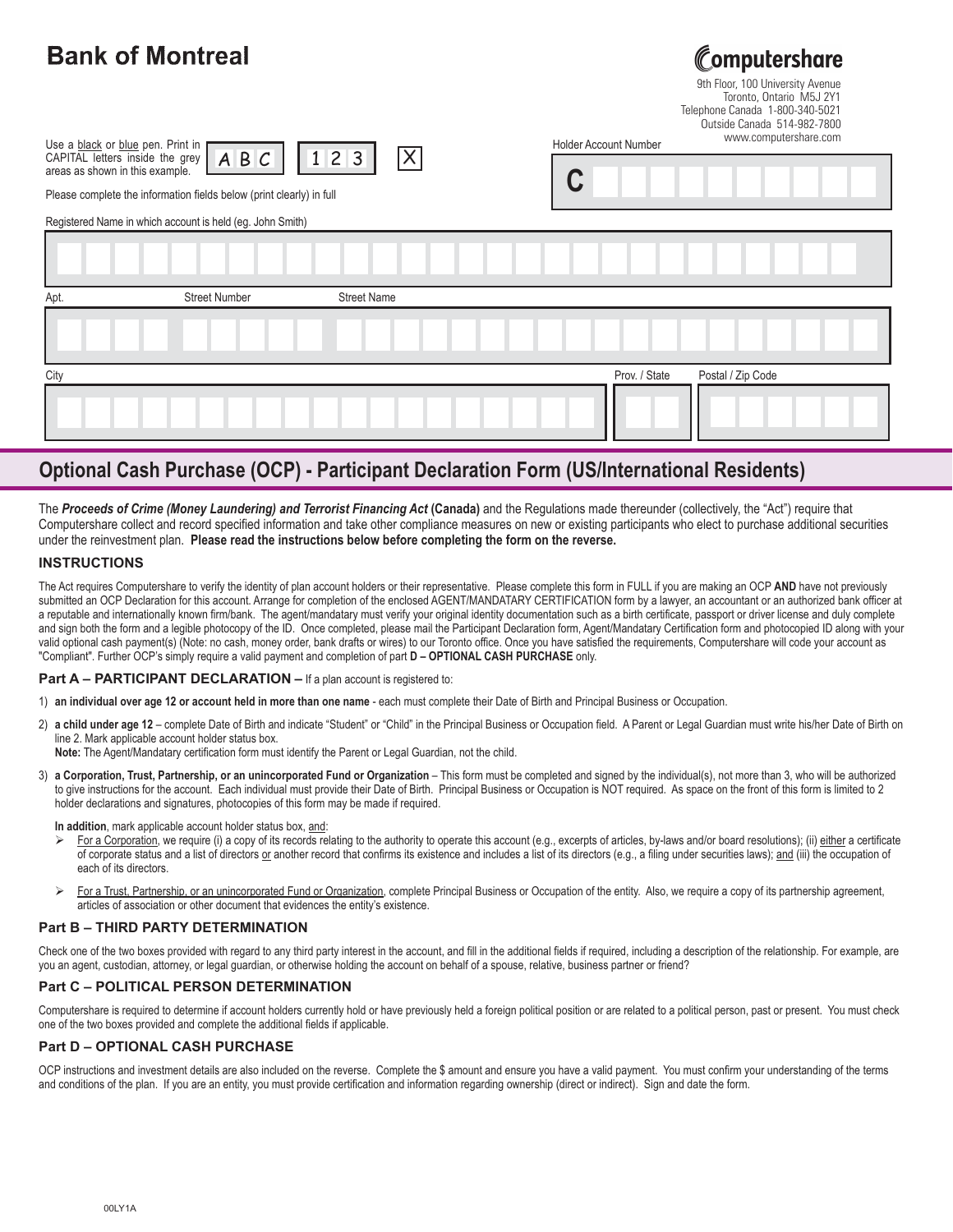# **Optional Cash Purchase (OCP) - Participant Declaration Form (US/International Residents)**

Please complete the front of this form as well as the fields below.

|         |                                                |     |                                                  |                                                                                                                                                                                                                                                                         | A - PARTICIPANT DECLARATION - I/We, the account holder(s) named above, hereby certify as follows:                                                                                                                                                                   |  |                                                                                                                                 |                                                   |                            |                                       |  |
|---------|------------------------------------------------|-----|--------------------------------------------------|-------------------------------------------------------------------------------------------------------------------------------------------------------------------------------------------------------------------------------------------------------------------------|---------------------------------------------------------------------------------------------------------------------------------------------------------------------------------------------------------------------------------------------------------------------|--|---------------------------------------------------------------------------------------------------------------------------------|---------------------------------------------------|----------------------------|---------------------------------------|--|
|         | 1) Date of Birth:                              |     |                                                  |                                                                                                                                                                                                                                                                         |                                                                                                                                                                                                                                                                     |  | Principal Business or Occupation: (e.g. cashier, student, retired, accounting firm)                                             |                                                   |                            |                                       |  |
|         |                                                | Dav | Month                                            | Year                                                                                                                                                                                                                                                                    |                                                                                                                                                                                                                                                                     |  |                                                                                                                                 |                                                   |                            |                                       |  |
|         | 2) Date of Birth: $\frac{1}{\sqrt{2\pi}}$      |     |                                                  |                                                                                                                                                                                                                                                                         | Principal Business or Occupation:                                                                                                                                                                                                                                   |  |                                                                                                                                 |                                                   |                            |                                       |  |
|         |                                                |     | Month                                            | Year                                                                                                                                                                                                                                                                    |                                                                                                                                                                                                                                                                     |  |                                                                                                                                 | (e.g. cashier, student, retired, accounting firm) |                            |                                       |  |
|         |                                                |     |                                                  |                                                                                                                                                                                                                                                                         | and that the account holder is (Check the appropriate account holder status box, if applicable):                                                                                                                                                                    |  |                                                                                                                                 |                                                   |                            |                                       |  |
|         |                                                |     | Organization. (Required documents enclosed)      | a Corporation, Trust, Partnership, or an unincorporated Fund or                                                                                                                                                                                                         | $\Box$                                                                                                                                                                                                                                                              |  | a Financial Entity or Securities dealer and is exempt from Third<br>Party Determination in Section B below. (Proceed to part C) |                                                   | Certification is enclosed. | under age 12. A valid Agent/Mandatary |  |
|         |                                                |     |                                                  |                                                                                                                                                                                                                                                                         | B - THIRD PARTY DETERMINATION - Check one of the two boxes below. If the second box is marked, you must provide the information                                                                                                                                     |  |                                                                                                                                 |                                                   |                            |                                       |  |
|         | This account is not<br>intended to be used by. |     |                                                  |                                                                                                                                                                                                                                                                         | This account is intended to be used by, or on behalf of, a 3rd party and I have completed the required information fields below.                                                                                                                                    |  |                                                                                                                                 |                                                   |                            |                                       |  |
|         | or on behalf of, a 3rd                         |     |                                                  |                                                                                                                                                                                                                                                                         |                                                                                                                                                                                                                                                                     |  |                                                                                                                                 |                                                   |                            |                                       |  |
|         | party.                                         |     |                                                  |                                                                                                                                                                                                                                                                         |                                                                                                                                                                                                                                                                     |  |                                                                                                                                 |                                                   |                            |                                       |  |
|         |                                                |     |                                                  |                                                                                                                                                                                                                                                                         |                                                                                                                                                                                                                                                                     |  |                                                                                                                                 |                                                   |                            |                                       |  |
|         |                                                |     |                                                  |                                                                                                                                                                                                                                                                         | If 3rd party is a corporation, provide incorporation number and place of issue:                                                                                                                                                                                     |  |                                                                                                                                 |                                                   |                            |                                       |  |
|         |                                                |     |                                                  |                                                                                                                                                                                                                                                                         |                                                                                                                                                                                                                                                                     |  |                                                                                                                                 |                                                   |                            |                                       |  |
|         |                                                |     |                                                  |                                                                                                                                                                                                                                                                         | C - POLITICAL PERSON DETERMINATION - Check one of the two boxes below. If the second box is marked, you must provide the information                                                                                                                                |  |                                                                                                                                 |                                                   |                            |                                       |  |
|         |                                                |     |                                                  | following positions in or on behalf of a country other than Canada:                                                                                                                                                                                                     | Neither I/we nor, to my knowledge, a relative* of mine, holds or has ever held any of the                                                                                                                                                                           |  | The left statement is NOT true. The position held by me/us or my relative is/was:                                               |                                                   |                            |                                       |  |
|         |                                                |     |                                                  |                                                                                                                                                                                                                                                                         | a head of state or government; a member of the executive council of government or                                                                                                                                                                                   |  | in the country of:                                                                                                              |                                                   |                            |                                       |  |
|         |                                                |     |                                                  |                                                                                                                                                                                                                                                                         | member of a legislature; a deputy minister (or equivalent); an ambassador or an<br>ambassador's attaché or counsellor; a military general (or higher rank); a president of a<br>state owned company or bank; a head of a government agency; a judge; or a leader or |  | and the source of the funds for this OCP payment is:                                                                            |                                                   |                            |                                       |  |
|         |                                                |     | president of a political party in a legislature. |                                                                                                                                                                                                                                                                         |                                                                                                                                                                                                                                                                     |  | (Provide additional information on a separate page if required.)                                                                |                                                   |                            |                                       |  |
|         |                                                |     |                                                  |                                                                                                                                                                                                                                                                         | *Relative includes: a parent, child, spouse or common-law partner, his or her parent, brother, sister, half-brother or half-sister.                                                                                                                                 |  |                                                                                                                                 |                                                   |                            |                                       |  |
|         |                                                |     | <b>D-OPTIONAL CASH PURCHASE</b>                  |                                                                                                                                                                                                                                                                         |                                                                                                                                                                                                                                                                     |  |                                                                                                                                 |                                                   |                            |                                       |  |
| cheque. |                                                |     |                                                  | Please make your cheque payable to Computershare. No cash,<br>wires, money orders or bank drafts. No third party cheques will be<br>accepted until your account is compliant. Please write your Holder<br>Account Number and the Reinvestment Plan Company Name on your | Attached is/are a cheque(s) for<br>Please ensure you adhere to the<br>appropriate Plan Minimum\Maximum \$                                                                                                                                                           |  | \$                                                                                                                              |                                                   |                            |                                       |  |
|         |                                                |     |                                                  |                                                                                                                                                                                                                                                                         | Please ensure your payment and form is submitted well in advance of the Optional Cash Purchase deadline for your Reinvestment Plan to allow for timely processing.                                                                                                  |  |                                                                                                                                 |                                                   |                            |                                       |  |
|         |                                                |     |                                                  |                                                                                                                                                                                                                                                                         | Please note: No interest will be paid on the funds held pending purchase. Cheques must be current dated. Notification of receipt of cheques will not be mailed to you.                                                                                              |  |                                                                                                                                 |                                                   |                            |                                       |  |
|         | <b>CONFIRMATION and CONSENT:</b>               |     |                                                  |                                                                                                                                                                                                                                                                         | chair that their house and fully conditional and appear to be housed build a house and appelling of the proceeding or breaking that personal the plane that also applied the appelling the appelling the complete and and                                           |  |                                                                                                                                 |                                                   |                            |                                       |  |

CONFIRMATION and CONSENT:<br>I/We confirm that I/we have read, fully understand and agree to be bound by the terms and conditions of the prospectus or brochure that governs the plan. I/We also confirm the completeness and acc

Further, the signatory(ies), if signing on behalf of an entity, certify that either (i) no individuals own or control, directly or indirectly, 25% or more of the entity; or (ii) submitted with this form is a list **of all individuals (with addresses and occupations) who own or control, directly or indirectly, 25% or more of the entity.**

**To be valid, this form must be signed by all registered account holder(s) or applicable authorized individual(s). Otherwise, your OCP will not be processed and will be returned.**

Signature 1 - Please keep signature within the box Signature 2 - Please keep signature within the box

| Signature 2 - Please keep signature within the bot |  |  |  |  |
|----------------------------------------------------|--|--|--|--|
|                                                    |  |  |  |  |

| Day | Month | Year |  |
|-----|-------|------|--|
|     |       |      |  |

### **Privacy Notice**

Computershare is committed to protecting individuals' personal information. In the course of providing our services, we receive non-public personal information - from transactions we perform for investors,<br>forms sent to us Code to tell you more about our information practices and how personal information is protected. It is available at our website, www.computershare.com, or by writing us at 100 University Avenue, Toronto, Ontario, M5J 2Y1.